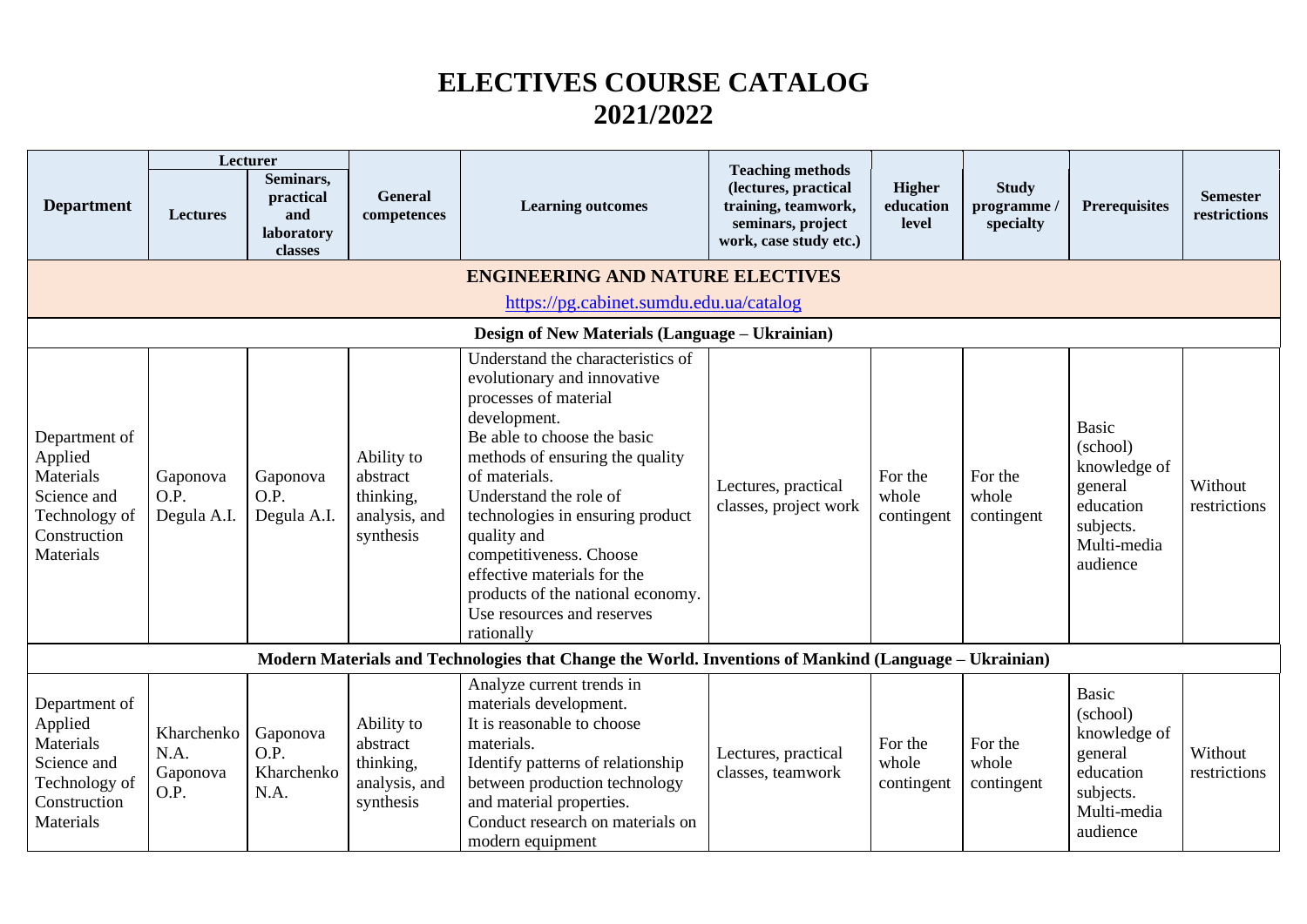|                                                                                                    | Lecturer                        |                                                        |                                                                   |                                                                                                                                                                                                                                                                                                                                                                                                                                                                                                                                                                                                                                                          |                                                                                                                       |                                |                                          |                                                                                                                                                                                                                                                                                               |                                 |
|----------------------------------------------------------------------------------------------------|---------------------------------|--------------------------------------------------------|-------------------------------------------------------------------|----------------------------------------------------------------------------------------------------------------------------------------------------------------------------------------------------------------------------------------------------------------------------------------------------------------------------------------------------------------------------------------------------------------------------------------------------------------------------------------------------------------------------------------------------------------------------------------------------------------------------------------------------------|-----------------------------------------------------------------------------------------------------------------------|--------------------------------|------------------------------------------|-----------------------------------------------------------------------------------------------------------------------------------------------------------------------------------------------------------------------------------------------------------------------------------------------|---------------------------------|
| <b>Department</b>                                                                                  | <b>Lectures</b>                 | Seminars,<br>practical<br>and<br>laboratory<br>classes | General<br>competences                                            | <b>Learning outcomes</b>                                                                                                                                                                                                                                                                                                                                                                                                                                                                                                                                                                                                                                 | <b>Teaching methods</b><br>(lectures, practical<br>training, teamwork,<br>seminars, project<br>work, case study etc.) | Higher<br>education<br>level   | <b>Study</b><br>programme /<br>specialty | <b>Prerequisites</b>                                                                                                                                                                                                                                                                          | <b>Semester</b><br>restrictions |
|                                                                                                    |                                 |                                                        |                                                                   | Resource-Saving Technologies of Modern Materials and Coatings (Language – Ukrainian)                                                                                                                                                                                                                                                                                                                                                                                                                                                                                                                                                                     |                                                                                                                       |                                |                                          |                                                                                                                                                                                                                                                                                               |                                 |
| Department of<br>Applied<br>Materials<br>Science and<br>Technology of<br>Construction<br>Materials | Degula A.I.<br>Gaponova<br>O.P. | Gaponova<br>O.P.<br>Degula A.I.                        | Ability to<br>abstract<br>thinking,<br>analysis, and<br>synthesis | Rationally choose materials and<br>coatings to ensure the reliability<br>and durability of products.<br>It is reasonable to choose the type<br>of coating to ensure the best<br>performance properties of<br>products.<br>Model the properties of the<br>material when working in<br>extreme conditions                                                                                                                                                                                                                                                                                                                                                  | Lectures, practical<br>classes, project work                                                                          | For the<br>whole<br>contingent | For the<br>whole<br>contingent           | <b>Basic</b><br>(school)<br>knowledge of<br>general<br>education<br>subjects.<br>Multi-media<br>audience                                                                                                                                                                                      | Without<br>restrictions         |
|                                                                                                    |                                 |                                                        |                                                                   | Cold and Heat in Human Life (Language – Ukrainian)                                                                                                                                                                                                                                                                                                                                                                                                                                                                                                                                                                                                       |                                                                                                                       |                                |                                          |                                                                                                                                                                                                                                                                                               |                                 |
| Department of<br>Technical<br>Thermophysics                                                        | Kozin V.M.                      | Kozin V.M.                                             | The desire to<br>preserve the<br>environment                      | To determine the potential<br>opportunities of the region in<br>relation to energy sources, to<br>perform a comparative analysis<br>of the efficiency of different<br>types of thermal power facilities.<br>Perform thermal calculations of<br>electro-heat generating objects.<br>Determine energy losses by the<br>building and apply methods to<br>reduce them; create an energy<br>passport of the building.<br>Rational selection of working<br>substances of power plants to<br>obtain the highest energy<br>efficiency and environmental<br>safety.<br>Determine the main economic<br>indicators of energy equipment<br>and perform technical and | Lectures;<br>practices;<br>seminars                                                                                   | For the<br>whole<br>contingent | For the<br>whole<br>contingent           | <b>Basic</b><br>(school)<br>knowledge of<br>general<br>education<br>subjects,<br>application of<br>computational<br>skills in<br>practical<br>situations,<br>logical<br>reasoning,<br>substantiation<br>of one's<br>actions and<br>performance<br>of actions<br>according to<br>the algorithm | Without<br>restrictions         |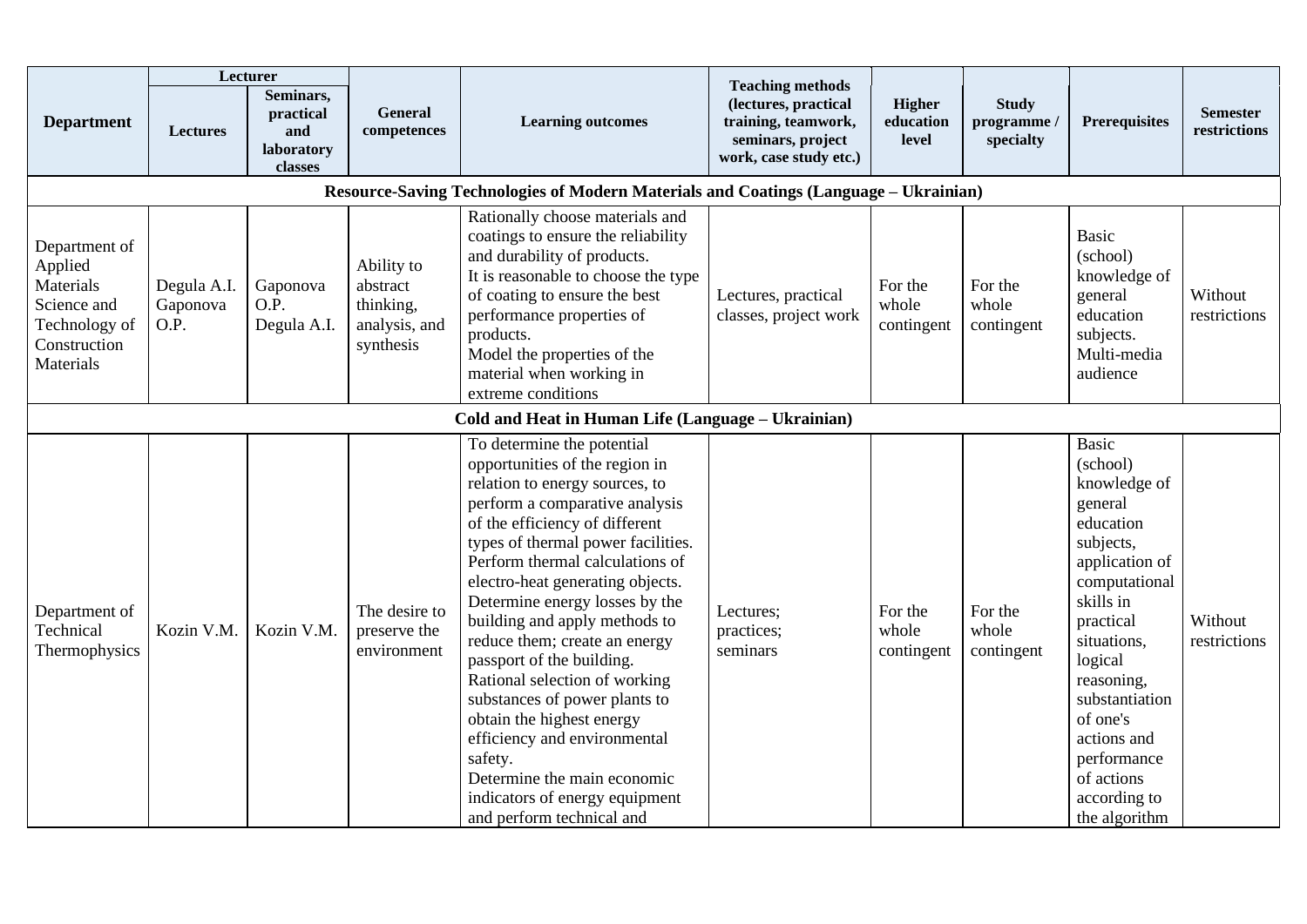|                                                          | Lecturer           |                                                        |                                                                |                                                                                                                                                                                                                                                                                                                                                                                                                                                       |                                                                                                                       |                                |                                                                                           |                                                                                                                                                                                                   |                                 |
|----------------------------------------------------------|--------------------|--------------------------------------------------------|----------------------------------------------------------------|-------------------------------------------------------------------------------------------------------------------------------------------------------------------------------------------------------------------------------------------------------------------------------------------------------------------------------------------------------------------------------------------------------------------------------------------------------|-----------------------------------------------------------------------------------------------------------------------|--------------------------------|-------------------------------------------------------------------------------------------|---------------------------------------------------------------------------------------------------------------------------------------------------------------------------------------------------|---------------------------------|
| <b>Department</b>                                        | <b>Lectures</b>    | Seminars,<br>practical<br>and<br>laboratory<br>classes | <b>General</b><br>competences                                  | <b>Learning outcomes</b>                                                                                                                                                                                                                                                                                                                                                                                                                              | <b>Teaching methods</b><br>(lectures, practical<br>training, teamwork,<br>seminars, project<br>work, case study etc.) | Higher<br>education<br>level   | <b>Study</b><br>programme /<br>specialty                                                  | <b>Prerequisites</b>                                                                                                                                                                              | <b>Semester</b><br>restrictions |
|                                                          |                    |                                                        |                                                                | economic analysis of energy<br>saving measures                                                                                                                                                                                                                                                                                                                                                                                                        |                                                                                                                       |                                |                                                                                           |                                                                                                                                                                                                   |                                 |
|                                                          |                    |                                                        |                                                                | Substances in the Life of Modern Man (Language - Ukrainian)                                                                                                                                                                                                                                                                                                                                                                                           |                                                                                                                       |                                |                                                                                           |                                                                                                                                                                                                   |                                 |
| Department of<br>Theoretical<br>and Applied<br>Chemistry | Bolshanina<br>S.B. | Bolshanina<br>S.B.                                     | Ability to<br>apply<br>knowledge in<br>practical<br>situations | Find and analyze information<br>from various sources about<br>substances in the human body<br>and in the composition of food,<br>clothing, medicines, cosmetics.<br>Apply knowledge about<br>substances for the selection of<br>food, clothing, household<br>chemicals, cosmetics.<br>Assess the impact on the human<br>body of certain substances in<br>food products, household<br>chemicals, cosmetics                                             | Lectures, practical<br>classes; group<br>work; problem<br>solving, business<br>games                                  | <b>Bachelor</b>                | For the<br>whole<br>contingent                                                            | Possession of<br>knowledge<br>and skills in<br>chemistry at<br>the level of<br>the program<br>of the<br>standard of<br>secondary<br>school /<br>Chemical<br>laboratory,<br>multimedia<br>audience | Spring<br>semester              |
|                                                          |                    |                                                        |                                                                | <b>Energy Saving (Language – Ukrainian)</b>                                                                                                                                                                                                                                                                                                                                                                                                           |                                                                                                                       |                                |                                                                                           |                                                                                                                                                                                                   |                                 |
| Department of<br>Applied<br>Hydroaero-<br>Mechanics      | Captain<br>M.I.    | Khovansky<br>S.O.                                      | The desire to<br>preserve the<br>environment                   | To determine the quantitative<br>characteristics of energy and<br>power of energy losses and<br>reserves of energy saving in<br>various physical and<br>technological processes.<br>Use devices to account for and<br>control the cost of energy<br>resources.<br>Conduct energy audits at the<br>utility level, develop proposals<br>and action plans to reduce energy<br>losses.<br>Calculate and choose the best<br>options for combining types of | Lectures, practices,<br>teamwork, individual<br>problem tasks                                                         | For the<br>whole<br>contingent | For the<br>entire<br>contingent,<br>except for<br>the specialty<br>144 Heat<br>and energy | <b>Basic</b><br>(school)<br>knowledge of<br>subjects.<br>A multi-<br>active lecture<br>audience is<br>needed                                                                                      | Without<br>restrictions         |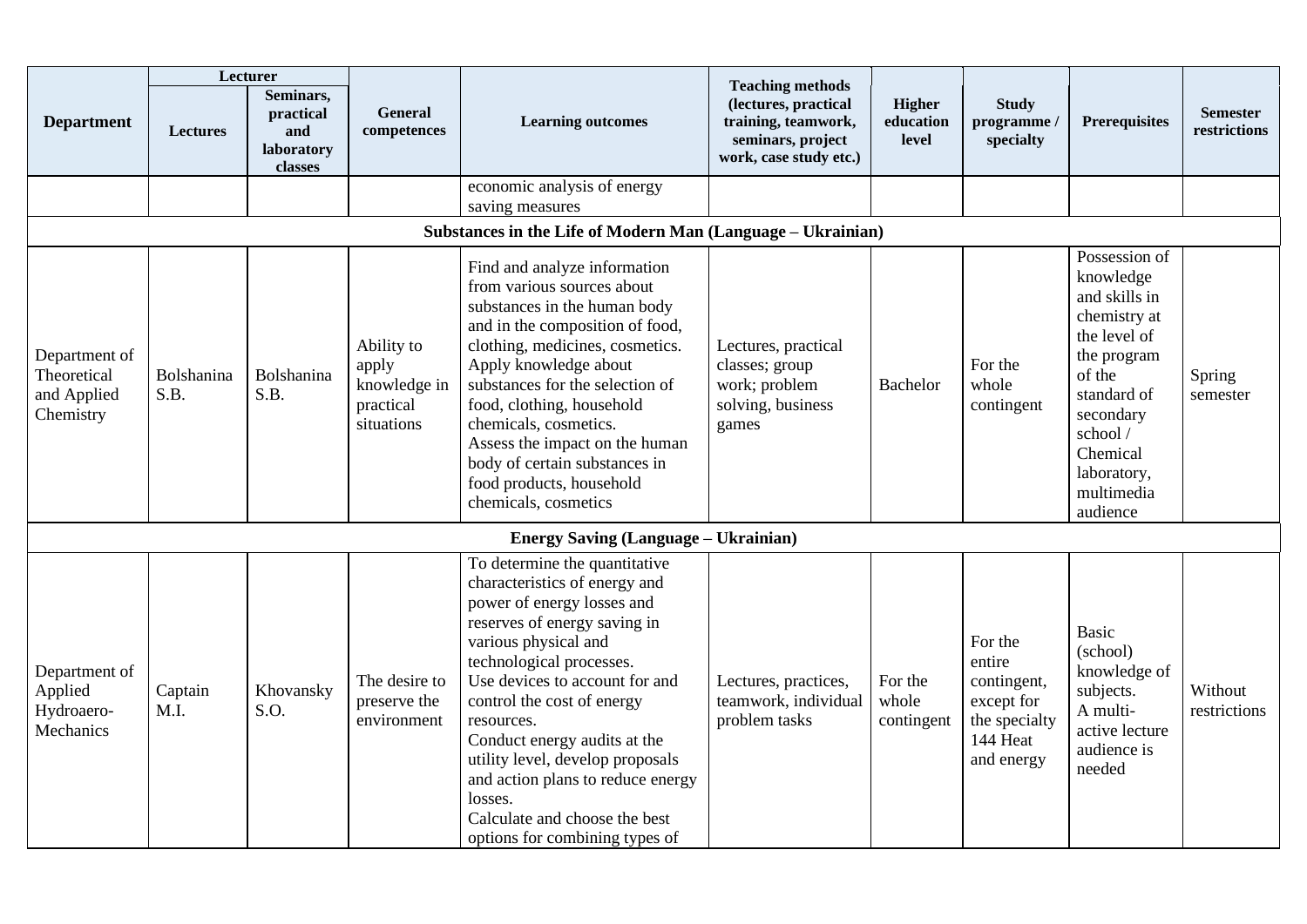| <b>Department</b>                                                                                                                                                                            | <b>Lectures</b>                      | Lecturer<br>Seminars,<br>practical<br>and<br>laboratory<br>classes | <b>General</b><br>competences                                     | <b>Learning outcomes</b>                                                                                                                                                                                                                                                                                                                                                                                                                     | <b>Teaching methods</b><br>(lectures, practical<br>training, teamwork,<br>seminars, project<br>work, case study etc.) | Higher<br>education<br>level                  | <b>Study</b><br>programme/<br>specialty           | <b>Prerequisites</b>                                                                                         | <b>Semester</b><br>restrictions |
|----------------------------------------------------------------------------------------------------------------------------------------------------------------------------------------------|--------------------------------------|--------------------------------------------------------------------|-------------------------------------------------------------------|----------------------------------------------------------------------------------------------------------------------------------------------------------------------------------------------------------------------------------------------------------------------------------------------------------------------------------------------------------------------------------------------------------------------------------------------|-----------------------------------------------------------------------------------------------------------------------|-----------------------------------------------|---------------------------------------------------|--------------------------------------------------------------------------------------------------------------|---------------------------------|
|                                                                                                                                                                                              |                                      |                                                                    |                                                                   | building materials and wall<br>thickness of building structures to<br>minimize heat loss and heating.<br>To develop economic schemes of<br>heating and lighting in working<br>and household premises                                                                                                                                                                                                                                         |                                                                                                                       |                                               |                                                   |                                                                                                              |                                 |
|                                                                                                                                                                                              |                                      |                                                                    |                                                                   | <b>Engineering Psychology (Language - Ukrainian)</b>                                                                                                                                                                                                                                                                                                                                                                                         |                                                                                                                       |                                               |                                                   |                                                                                                              |                                 |
| Department of<br>Technology of<br>Mechanical<br>Engineering,<br>Machines and<br><b>Tools</b>                                                                                                 | Kushnirov<br>P.V.                    | Kushnirov<br>P.V.                                                  | Ability to<br>abstract<br>thinking,<br>analysis, and<br>synthesis | Identify the causes of errors in<br>the management of equipment.<br>Assess the psychological and<br>psychophysiological capabilities<br>of man in the system "man-<br>machine".<br>To present engineering-<br>psychological and ergonomic<br>requirements for technology                                                                                                                                                                     | Lectures and<br>practical work                                                                                        | For the<br>whole<br>contingent                | For students<br>of TeSET<br>and ElIT<br>faculties | <b>Basic</b><br>(school)<br>knowledge of<br>subjects.<br>A multi-<br>active lecture<br>audience is<br>needed | Without<br>restrictions         |
|                                                                                                                                                                                              |                                      |                                                                    |                                                                   | System engineering for everyone (Language – Ukrainian)                                                                                                                                                                                                                                                                                                                                                                                       |                                                                                                                       |                                               |                                                   |                                                                                                              |                                 |
| Department of<br>computer<br>mechanics<br>named after<br>Vladimir<br>Martsinkovsky<br>Section<br>"Resistance of<br>materials"<br>Department of<br>Machine-<br><b>Building</b><br>Technology, | Zhigiliy<br>D.O.<br>Nekrasov<br>S.S. | Zhigiliy<br>D.O.<br>Nekrasov<br>S.S.                               | Ability to<br>abstract<br>thinking,<br>analysis, and<br>synthesis | Implement a full cycle of<br>development of technical systems<br>in the interaction of specialists in<br>various fields. Eliminate various<br>kinds of systemic contradictions.<br>Formalize tasks and solutions<br>based on the analysis and<br>synthesis of existing problems<br>and the development of an ideal<br>calculation model of the<br>experimental object. Make<br>rational decisions in the<br>development of technical systems | Lectures and<br>practical work                                                                                        | For the<br>whole<br>contingent<br>of students | For students<br>of TeSET<br>and ElIT<br>faculties | <b>Basic</b><br>knowledge of<br>mathematics.<br>A multi-<br>active lecture<br>audience is<br>needed          | Without<br>restrictions         |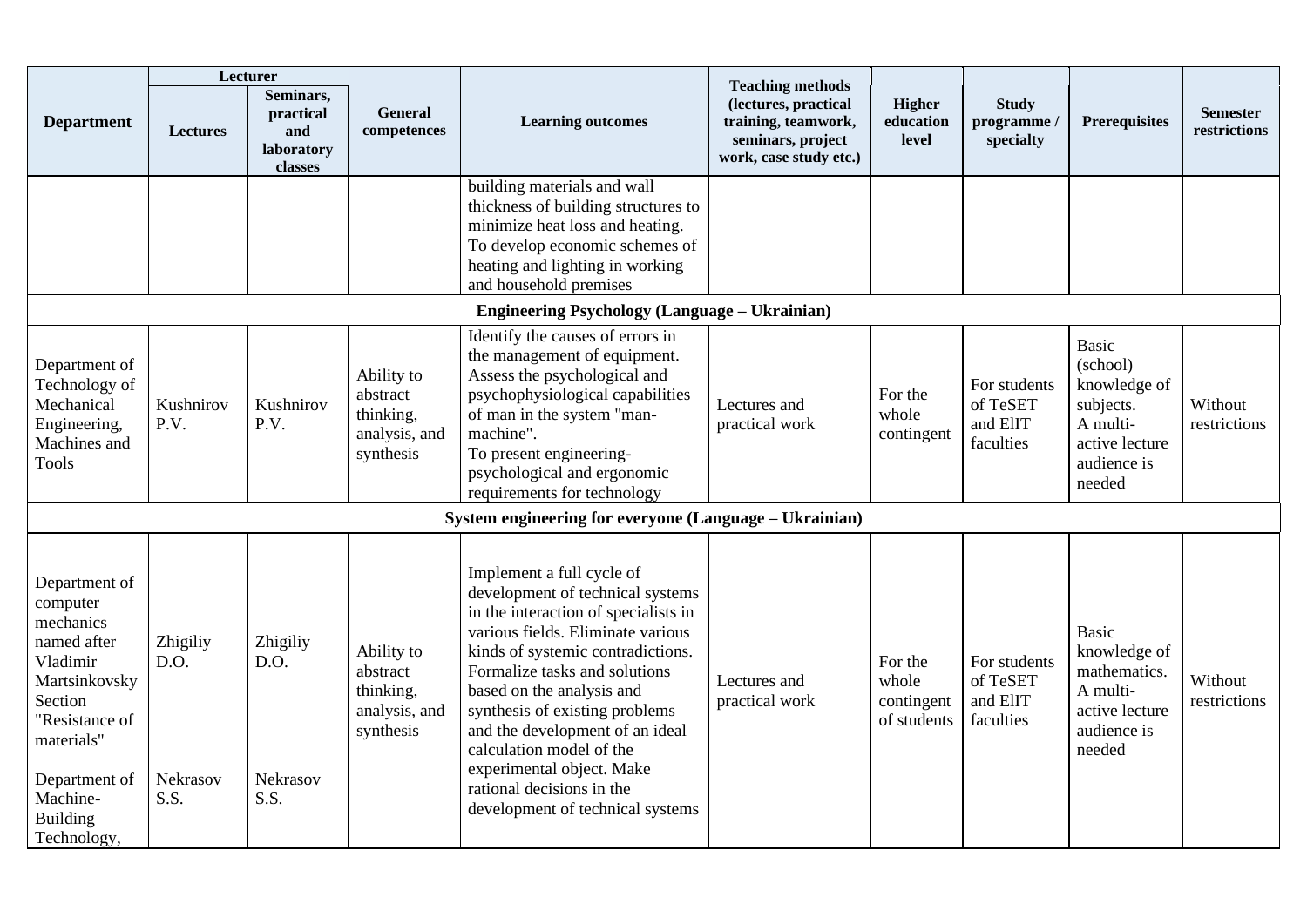|                                                               | Lecturer                              |                                                        |                                                 |                                                                                                                                                                                                                                                                      |                                                                                                                       |                                     |                                          |                                                    |                                 |
|---------------------------------------------------------------|---------------------------------------|--------------------------------------------------------|-------------------------------------------------|----------------------------------------------------------------------------------------------------------------------------------------------------------------------------------------------------------------------------------------------------------------------|-----------------------------------------------------------------------------------------------------------------------|-------------------------------------|------------------------------------------|----------------------------------------------------|---------------------------------|
| <b>Department</b>                                             | <b>Lectures</b>                       | Seminars,<br>practical<br>and<br>laboratory<br>classes | <b>General</b><br>competences                   | <b>Learning outcomes</b>                                                                                                                                                                                                                                             | <b>Teaching methods</b><br>(lectures, practical<br>training, teamwork,<br>seminars, project<br>work, case study etc.) | <b>Higher</b><br>education<br>level | <b>Study</b><br>programme /<br>specialty | Prerequisites                                      | <b>Semester</b><br>restrictions |
| Machines and<br><b>Tools</b>                                  |                                       |                                                        |                                                 |                                                                                                                                                                                                                                                                      |                                                                                                                       |                                     |                                          |                                                    |                                 |
|                                                               |                                       |                                                        |                                                 | Human Ecology (Language – Ukrainian)                                                                                                                                                                                                                                 |                                                                                                                       |                                     |                                          |                                                    |                                 |
| Department of<br>Ecology and<br>Environmental<br>Technologies | Shevchenko<br>S.M.                    | Shevchenko<br>S.M.                                     | The desire to<br>preserve the<br>environment    | Know the anthropogenic factors<br>that reduce the environmental<br>safety of man.<br>Understand current global and<br>regional environmental and<br>demographic issues.<br>Evaluate indicators of comfort,<br>discomfort and extremity of<br>human living conditions | Lectures, practice-<br>oriented learning,<br>teamwork, project<br>work                                                | Without<br>restrictions             | For the<br>whole<br>contingent           | Without<br>restrictions<br>Multi-media<br>audience | Without<br>restrictions         |
|                                                               |                                       |                                                        |                                                 | Landscaping (Language – Ukrainian)                                                                                                                                                                                                                                   |                                                                                                                       |                                     |                                          |                                                    |                                 |
| Department of<br>Ecology and<br>Environmental<br>Technologies | Gurets L.L.,<br>Kornus<br>A.O.        | Gurets L.L.,<br>Kornus<br>A.O.                         | Ability to<br>develop and<br>manage<br>projects | Understand the ecological and<br>aesthetic functions of green<br>spaces.<br>Carry out design of objects of<br>landscape design.<br>Carry out selection of plants and<br>artificial materials                                                                         | Lectures, practice-<br>oriented learning,<br>teamwork, project<br>work                                                | Without<br>restrictions             | For the<br>whole<br>contingent           | Without<br>restrictions<br>Multi-media<br>audience | Without<br>restrictions         |
|                                                               |                                       |                                                        |                                                 | Ecological Tourism (Language - Ukrainian)                                                                                                                                                                                                                            |                                                                                                                       |                                     |                                          |                                                    |                                 |
| Department of<br>Ecology and<br>Environmental<br>Technologies | Trunova<br>I.O.,<br>Yakhnenko<br>O.M. | Trunova<br>I.O.,<br>Yakhnenko<br>O.M.                  | The desire to<br>preserve the<br>environment    | Rationally solve the problem of<br>the impact of green tourism on<br>the environment.<br>To use this direction of tourism<br>for the well-being of natural<br>territorial complexes and tourists.<br>Develop ecotours within<br>protected areas                      | Interactive lectures.<br>practice-oriented<br>learning, teamwork                                                      | Without<br>restrictions             | For the<br>whole<br>contingent           | Without<br>restrictions<br>Multimedia<br>audience  | Without<br>restrictions         |
|                                                               |                                       |                                                        |                                                 | Green Initiatives of Smart Cities of the World (Language - Ukrainian)                                                                                                                                                                                                |                                                                                                                       |                                     |                                          |                                                    |                                 |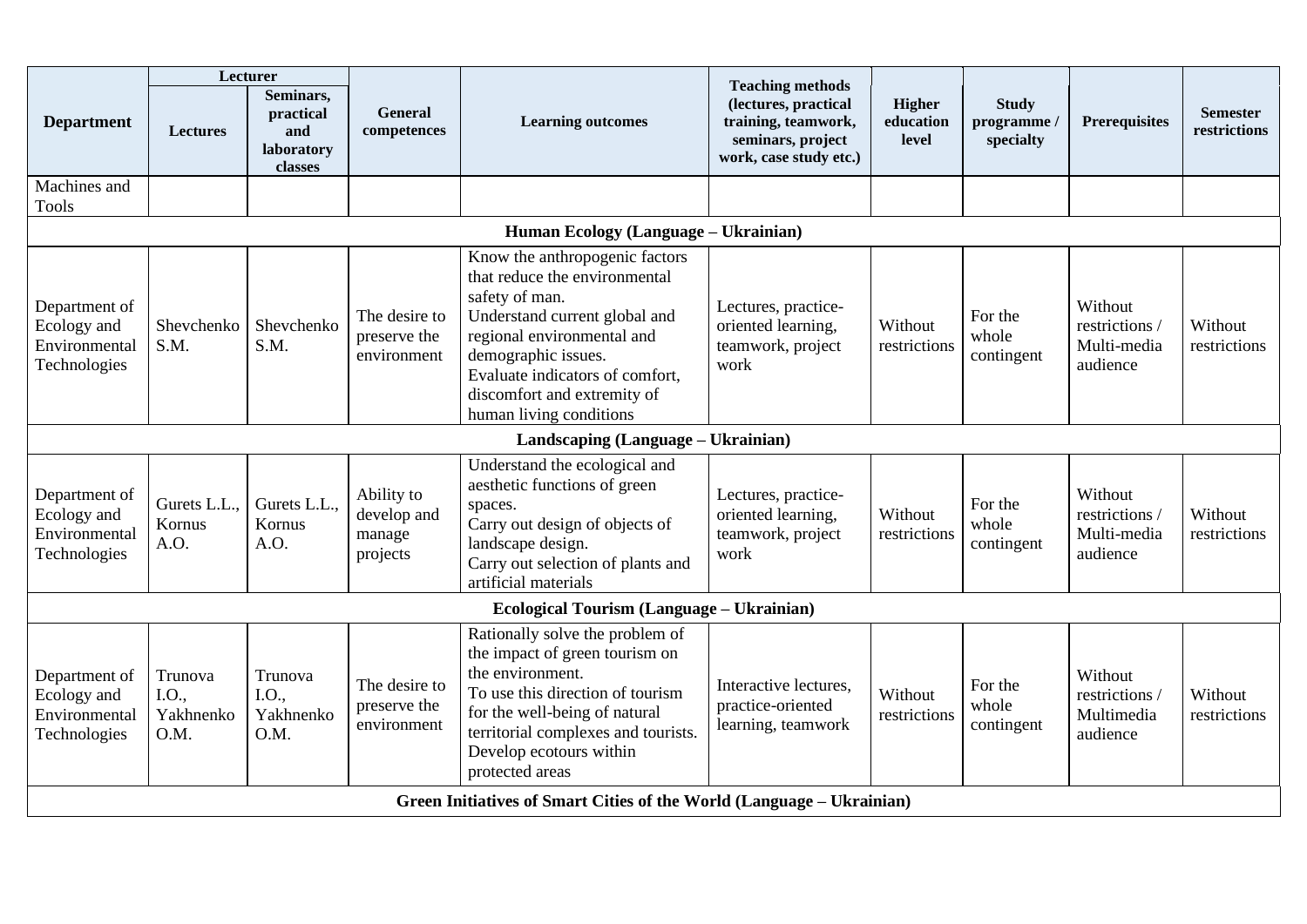|                                                                             | Lecturer                              |                                                        |                                              |                                                                                                                                                                                                                                                                                                                                                                                                                     |                                                                                                                       |                              |                                         |                                                           |                                 |
|-----------------------------------------------------------------------------|---------------------------------------|--------------------------------------------------------|----------------------------------------------|---------------------------------------------------------------------------------------------------------------------------------------------------------------------------------------------------------------------------------------------------------------------------------------------------------------------------------------------------------------------------------------------------------------------|-----------------------------------------------------------------------------------------------------------------------|------------------------------|-----------------------------------------|-----------------------------------------------------------|---------------------------------|
| <b>Department</b>                                                           | <b>Lectures</b>                       | Seminars,<br>practical<br>and<br>laboratory<br>classes | <b>General</b><br>competences                | <b>Learning outcomes</b>                                                                                                                                                                                                                                                                                                                                                                                            | <b>Teaching methods</b><br>(lectures, practical<br>training, teamwork,<br>seminars, project<br>work, case study etc.) | Higher<br>education<br>level | <b>Study</b><br>programme/<br>specialty | <b>Prerequisites</b>                                      | <b>Semester</b><br>restrictions |
| Department of<br>Ecology and<br>Environmental<br>Protection<br>Technologies | Ableeva<br>I.Yu.<br>Chernysh<br>E.Yu. | Ableeva<br>I.Yu.<br>Chernysh<br>E.Yu.                  | The desire to<br>preserve the<br>environment | Identify programs and companies<br>in cities to achieve the<br>Sustainable Development Goals.<br>Substantiate and implement<br>environmental standards at the<br>local level.<br>Assess the opportunities and risks<br>for modern man in the<br>educational space of smart<br>society.<br>Analyze the standards of "green"<br>construction and urban solutions<br>to protect the natural environment<br>of the city | Interactive lectures,<br>problem lectures,<br>practice-oriented<br>learning                                           | Without<br>restrictions      | For the<br>whole<br>contingent          | N <sub>o</sub><br>restrictions<br>Multi-media<br>audience | Without<br>restrictions         |
|                                                                             |                                       |                                                        |                                              | Landscape Ecology (Language - Ukrainian)                                                                                                                                                                                                                                                                                                                                                                            |                                                                                                                       |                              |                                         |                                                           |                                 |
| Department of<br>Ecology and<br>Environmental<br>Protection<br>Technologies | Cornus<br>A.O.                        | Cornus<br>A.O.                                         | The desire to<br>preserve the<br>environment | Perform analysis of patterns of<br>structure, functioning, dynamics<br>and development of landscapes.<br>Perform analysis of elements of<br>the morphological structure of the<br>landscape (facies, tract, terrain).<br>Be able to determine the levels of<br>anthropogenic impact on the<br>landscape and its response.<br>Perform analysis of the resistance<br>of landscapes to anthropogenic<br>loads          | Interactive lectures,<br>lectures-discussions,<br>case method                                                         | <b>Bachelor</b>              | For the<br>whole<br>contingent          | Without<br>restrictions                                   | Without<br>restrictions         |
|                                                                             |                                       |                                                        |                                              | Environmental Standardization, Certification, And Labelling (Language - Ukrainian)                                                                                                                                                                                                                                                                                                                                  |                                                                                                                       |                              |                                         |                                                           |                                 |
| Department of<br>Ecology and<br>Environmental                               | Ableeva<br>I.Yu.,<br>Roy I.O.         | Ableeva<br>I.Yu.,<br>Roy I.O.                          | The desire to<br>preserve the<br>environment | Determine the environmental<br>labelling of products in<br>accordance with environmental<br>certificates.                                                                                                                                                                                                                                                                                                           | Interactive lectures,<br>problem lectures,<br>practice-oriented<br>learning                                           | Without<br>restrictions      | For the<br>whole<br>contingent          | Without<br>restrictions /<br>Multimedia<br>audience       | Without<br>restrictions         |